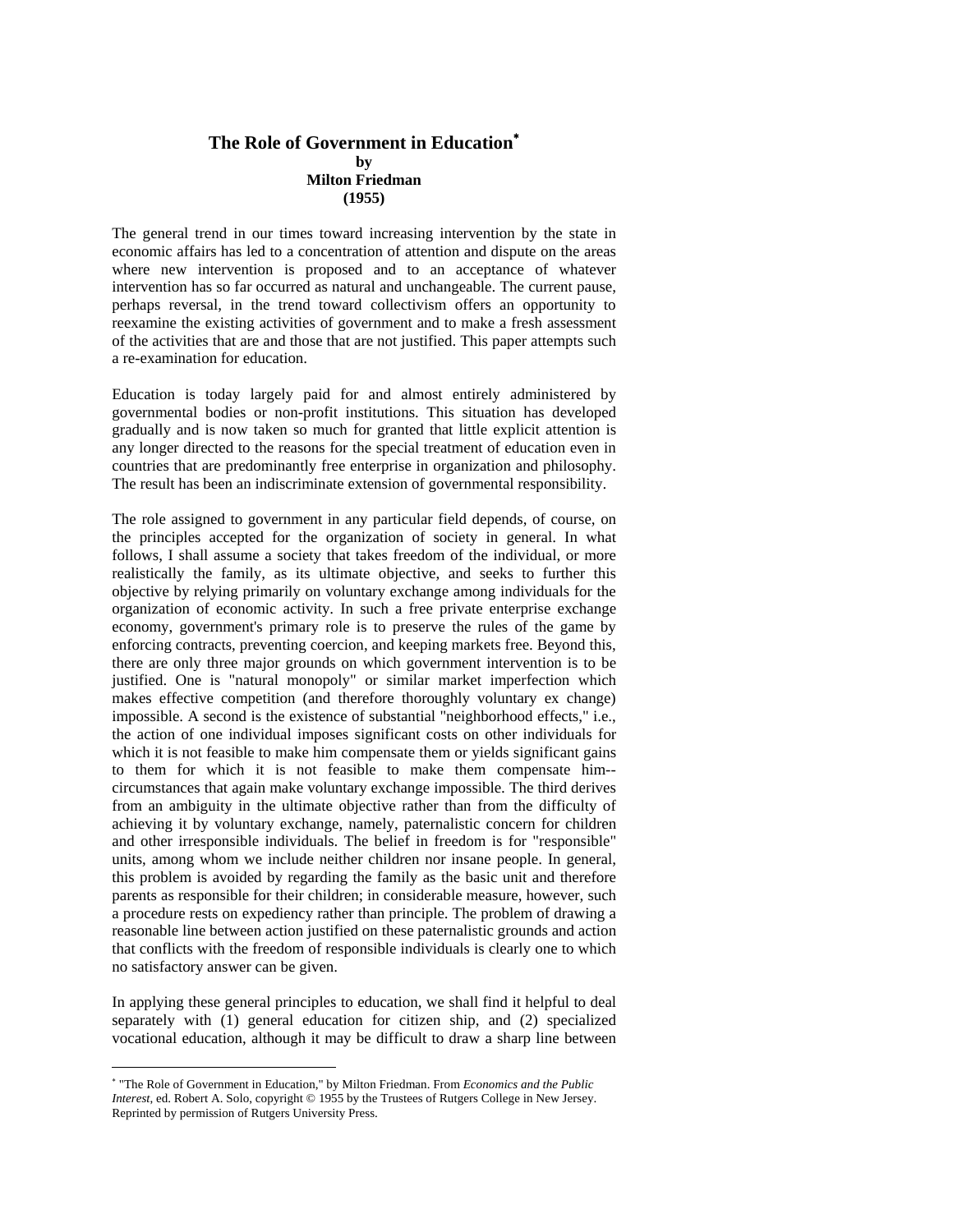them in practice. The grounds for government intervention are widely different in these two areas and justify very different types of action.

## **General Education for Citizenship**

A stable and democratic society is impossible without widespread acceptance of some common set of values and without a minimum degree of literacy and knowledge on the part of most citizens. Education contributes to both. In consequence, the gain from the education of a child accrues not only to the child or to his parents but to other members of the society; the education of my child contributes to other people's welfare by promoting a stable and democratic society. Yet it is not feasible to identify the particular individuals (or families) benefited or the money value of the benefit and so to charge for the services rendered. There is therefore a significant "neighborhood effect."

What kind of governmental action is justified by this particular neighborhood effect? The most obvious is to require that each child receive a minimum amount of education of a specified kind. Such a requirement could be imposed upon the parents without further government action, just as owners of buildings, and frequently of automobiles, are required to adhere to specified standards to protect the safety of others. There is, however, a difference between the two cases. In the latter, individuals who cannot pay the costs of meeting the required standards can generally divest themselves of the property in question by selling it to others who can, so the requirement can readily be enforced without government subsidy--though even here, if the cost of making the property safe exceeds its market value, and the owner is without resources, the government may be driven to paying for the demolition of a dangerous building or the disposal of an abandoned automobile. The separation of a child from a parent who cannot pay for the minimum required education is clearly inconsistent with our reliance on the family as the basic social unit and our belief in the freedom of the individual.

Yet, even so, if the financial burden imposed by such an educational requirement could readily be met by the great bulk of the families in a community, it might be both feasible and desirable to require the parents to meet the cost directly. Extreme cases could be handled by special provisions in much the same way as is done now for housing and automobiles. An even closer analogy is pro vided by present arrangements for children who are mistreated by their parents. The advantage of imposing the costs on the parents is that it would tend to equalize the social and private costs of having children and so promote a better distribution of families by size.<sup>[1](#page-1-0)</sup>

Differences among families in resources and in number of children--both a reason for and a result of the different policy that has been followed--plus the imposition of a standard of education involving very sizable costs have, however, made such a policy hardly feasible. Instead, government has assumed the financial costs of providing the education. In doing so, it has paid not only for the minimum amount of education required of all but also for additional education at higher levels available to youngsters but not required of them--as for example in State and municipal colleges and universities. Both steps can be justified by the "neighborhood effect" discussed above--the payment of the costs

<span id="page-1-0"></span><sup>&</sup>lt;sup>1</sup> It is by no means so fantastic as may at first appear that such a step would noticeably affect the size of families. For example, one explanation of the lower birth rate among higher than among lower socio-economic groups may well be that children are relatively more expensive to the former, thanks in considerable measure to the higher standards of education they maintain and the costs of which they bear.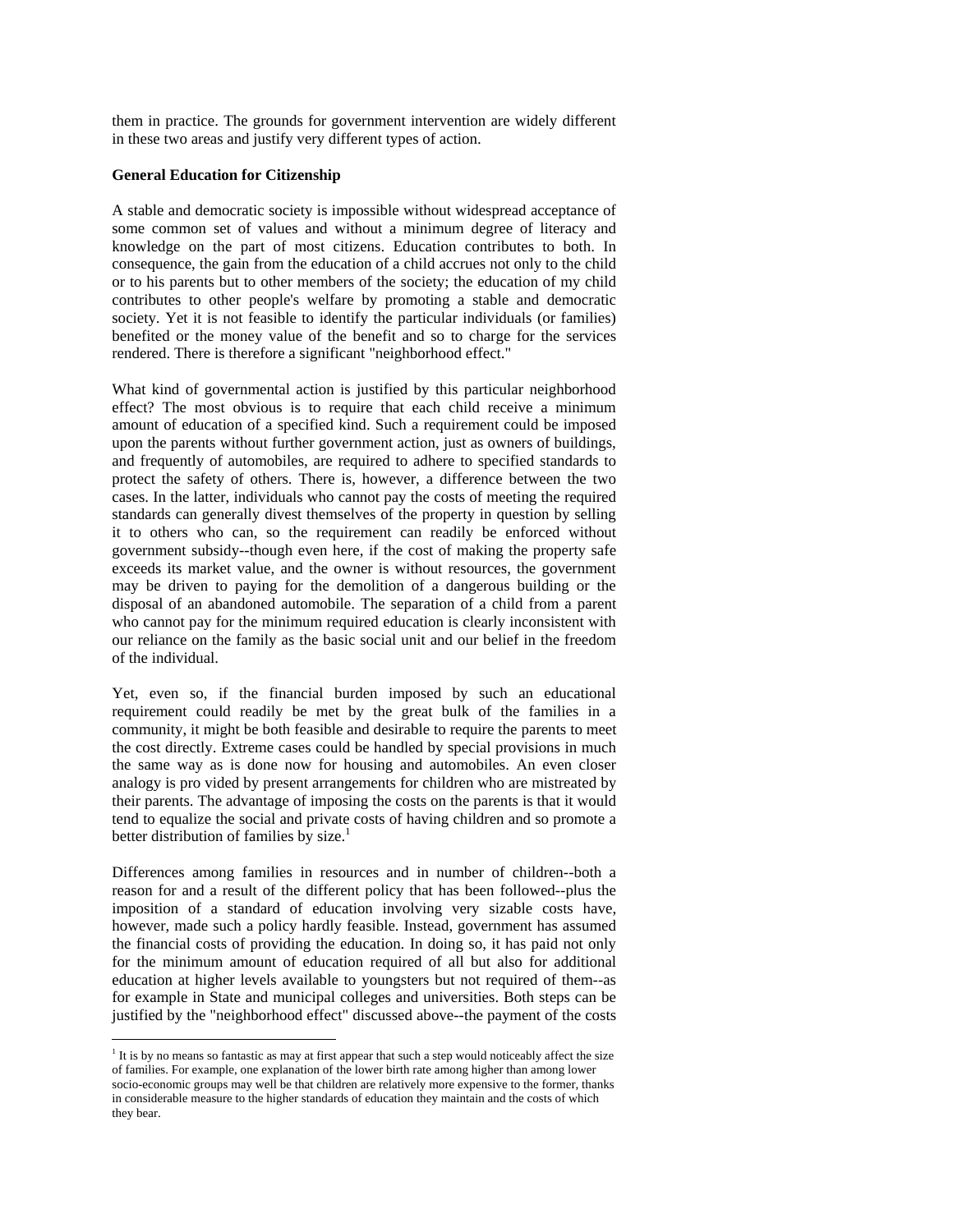as the only feasible means of enforcing the required minimum; and the financing of additional education, on the grounds that other people benefit from the education of those of greater ability and interest since this is a way of providing better social and political leadership.

Government subsidy of only certain kinds of education can be justified on these grounds. To anticipate, they do not justify subsidizing purely vocational education which increases the economic productivity of the student but does not train him for either citizen ship or leadership. It is clearly extremely difficult to draw a sharp line between these two types of education. Most general education adds to the economic value of the student--indeed it is only in modern times and in a few countries that literacy has ceased to have a marketable value. And much vocational education broadens the student's outlook. Yet it is equally clear that the distinction is a meaningful one. For example, subsidizing the training of veterinarians, beauticians, dentists, and a host of other specialized skills--as is widely done in the United States in governmentally supported educational institutions--cannot be justified on the same grounds as subsidizing elementary education or, at a higher level, liberal education. Whether it can be justified on quite different grounds is a question that will be discussed later in this paper.

The qualitative argument from the "neighborhood effect" does not, of course, determine the specific kinds of education that should be subsidized or by how much they should be subsidized. The social gain from education is presumably greatest for the very lowest levels of education, where there is the nearest approach to unanimity about the content of the education, and declines continuously as the level of education rises. But even this statement cannot be taken completely for granted--many governments subsidized universities long before they subsidized lower education. What forms of education have the greatest social advantage and how much of the community's limited resources should be spent on them are questions to be decided by the judgment of the community expressed through its accepted political channels. The role of an economist is not to decide these questions for the community but rather to clarify the issues to be judged by the community in making a choice, in particular, whether the choice is one that it is appropriate or necessary to make on a communal rather than individual basis.

We have seen that both the imposition of a minimum required level of education and the financing of education by the state can be justified by the "neighborhood effects" of education. It is more difficult to justify in these terms a third step that has generally been taken, namely, the actual administration of educational institutions by the government, the "nationalization," as it were, of the bulk of the "education industry." The desirability of such nationalization has seldom been faced explicitly because governments have in the main financed education by paying directly the costs of running educational institutions, so that this step has seemed required by the decision to subsidize education. Yet the two steps could readily be separated. Governments could require a minimum level of education which they could finance by giving parents vouchers redeemable for a specified maximum sum per child per year if spent on "approved" educational services. Parents would then be free to spend this sum and any additional sum on purchasing educational services from an "approved" institution of their own choice. The educational services could be rendered by private enterprises operated for profit, or by non-profit institutions of various kinds. The role of the government would be limited to assuring that the schools met certain minimum standards such as the inclusion of a minimum common content in their programs, much as it now inspects restaurants to assure that they maintain minimum sanitary standards. An excellent example of a program of this sort is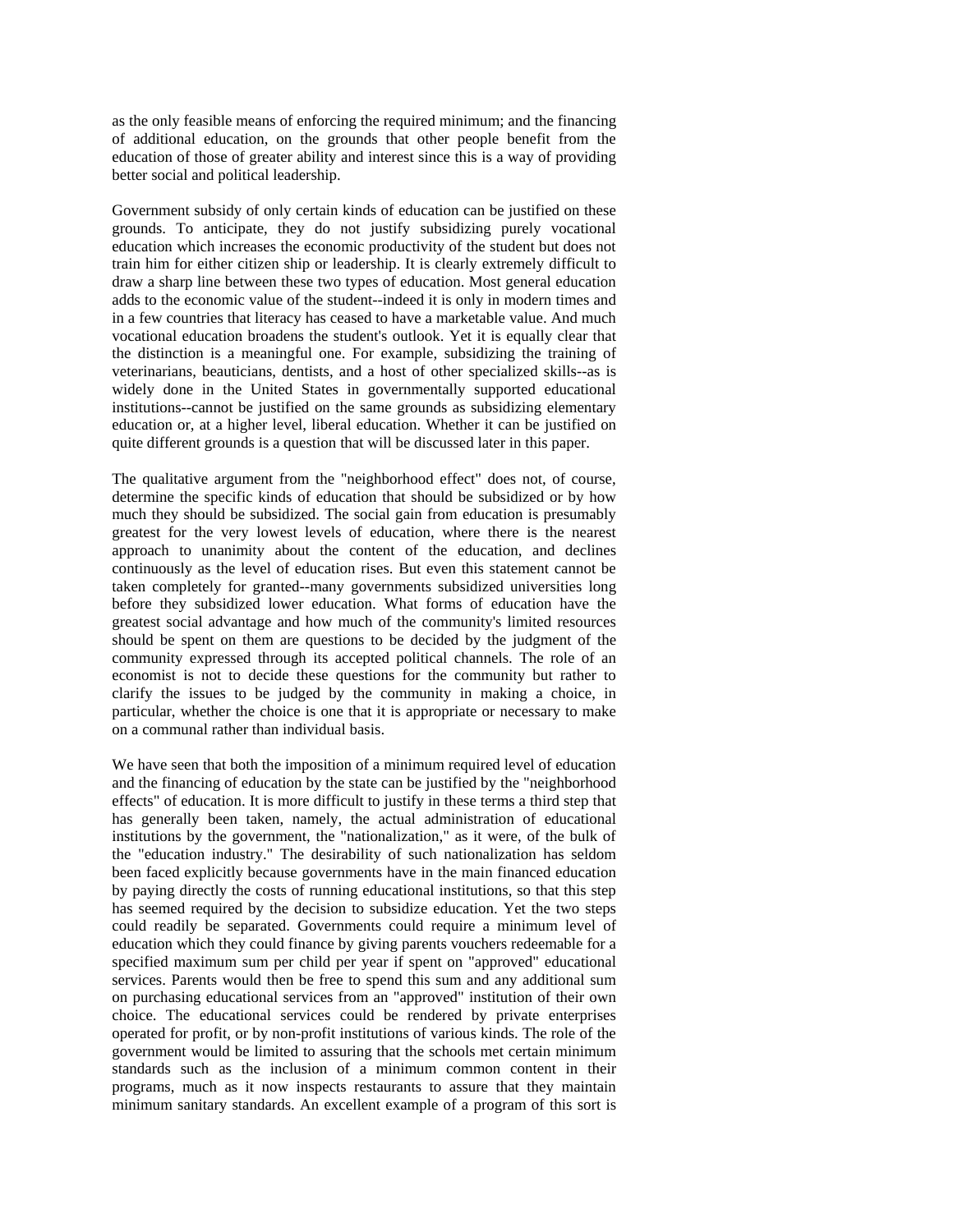the United States educational program for veterans after World War II. Each veteran who qualified was given a maximum sum per year that could be spent at any institution of his choice, provided it met certain minimum standards. A more limited example is the provision in Britain whereby local authorities pay the fees of some students attending non-state schools (the so-called "public schools"). Another is the arrangement in France whereby the state pays part of the costs for students attending non- state schools.

One argument from the "neighborhood effect" for nationalizing education is that it might otherwise be impossible to provide the common core of values deemed requisite for social stability. The imposition of minimum standards on privately conducted schools, as suggested above, might not be enough to achieve this result. The issue can be illustrated concretely in terms of schools run by religious groups. Schools run by different religious groups will, it can be argued, instill sets of values that are inconsistent with one an other and with those instilled in other schools; in this way they convert education into a divisive rather than a unifying force.

Carried to its extreme, this argument would call not only for governmentally administered schools, but also for compulsory attendance at such schools. Existing arrangements in the United States and most other Western countries are a halfway house. Governmentally administered schools are available but not required. However, the link between the financing of education and its ad ministration places other schools at a disadvantage: they get the benefit of little or none of the governmental funds spent on education--a situation that has been the source of much political dispute, particularly, of course, in France. The elimination of this disadvantage might, it is feared, greatly strengthen the parochial schools and so render the problem of achieving a common core of values even more difficult.

This argument has considerable force. But it is by no means clear either that it is valid or that the denationalizing of education would have the effects suggested. On grounds of principle, it conflicts with the preservation of freedom itself; indeed, this conflict was a major factor retarding the development of state education in England. How draw a line between providing for the common social values required for a stable society on the one hand, and indoctrination inhibiting freedom of thought and belief on the other? Here is an other of those vague boundaries that it is easier to mention than to define.

In terms of effects, the denationalization of education would widen the range of choice available to parents. Given, as at present, that parents can send their children to government schools with out special payment, very few can or will send them to other schools unless they too are subsidized. Parochial schools are at a disadvantage in not getting any of the public funds devoted to education; but they have the compensating advantage of being run by institutions that are willing to subsidize them and can raise funds to do so, whereas there are few other sources of subsidies for schools. Let the subsidy be made available to parents regardless where they send their children--provided only that it be to schools that satisfy specified minimum standards--and a wide variety of schools will spring up to meet the demand. Parents could express their views about schools directly, by withdrawing their children from one school and sending them to another, to a much greater extent than is now possible. In general, they can now take this step only by simultaneously changing their place of residence. For the rest, they can express their views only through cumbrous political channels. Perhaps a somewhat greater degree of freedom to choose schools could be made available also in a governmentally administered system, but it is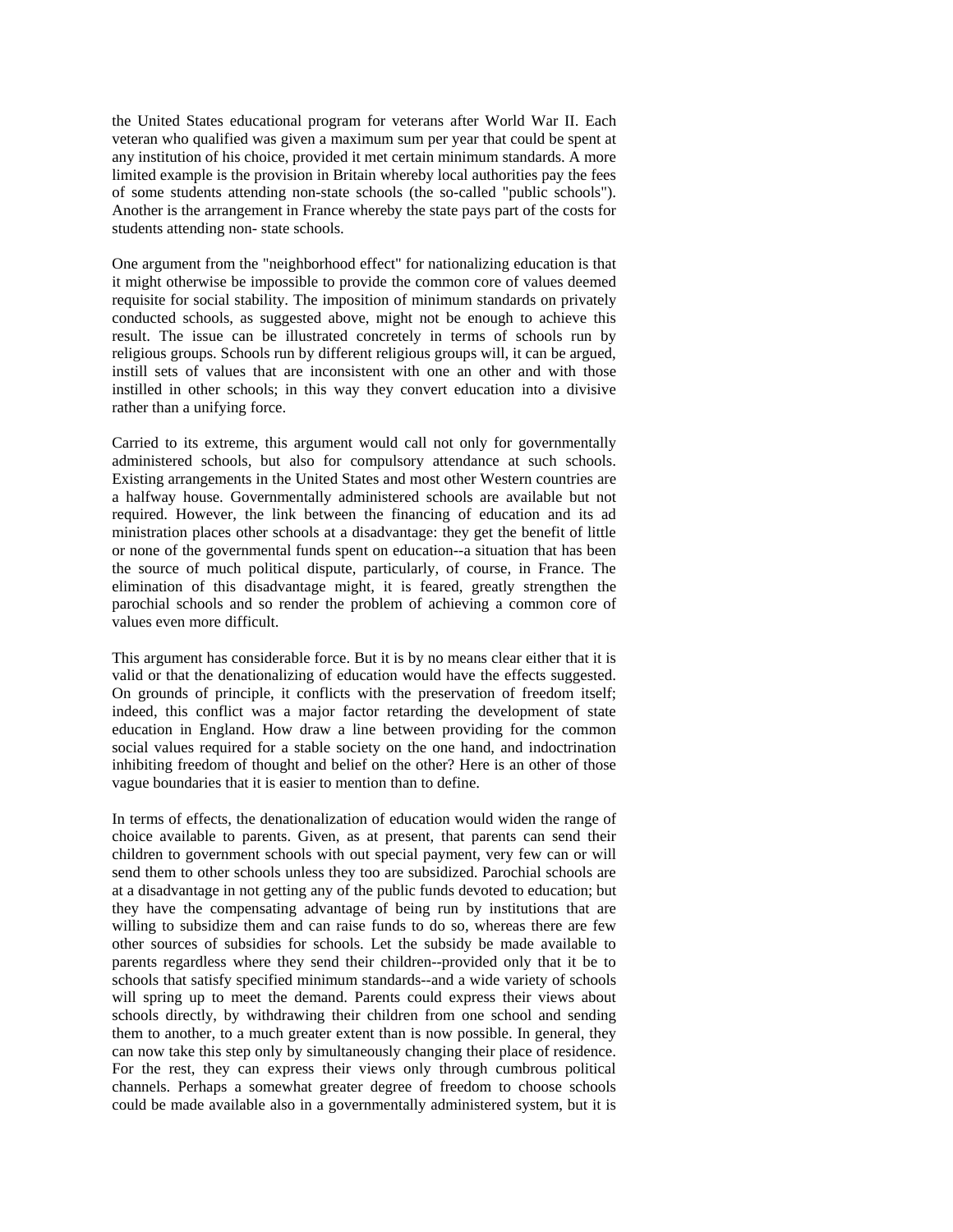hard to see how it could be carried very far in view of the obligation to provide every child with a place. Here, as in other fields, competitive private enterprise is likely to be far more efficient in meeting consumer demands than either nationalized enterprises or enterprises run to serve other purposes. The final result may therefore well be less rather than more parochial education.

Another special case of the argument that governmentally con ducted schools are necessary to keep education a unifying force is that private schools would tend to exacerbate class distinctions. Given greater freedom about where to send their children, parents of a kind would flock together and so prevent a healthy intermingling of children from decidedly different backgrounds. Again, whether or not this argument is valid in principle, it is not at all clear that the stated results would follow. Under present arrangements, particular schools tend to be peopled by children with similar backgrounds thanks to the stratification of residential areas. In addition, parents are not now prevented from sending their children to private schools. Only a highly limited class can or does do so, parochial schools aside, in the process producing further stratification. The widening of the range of choice under a private system would operate to reduce both kinds of stratification.

Another argument for nationalizing education is "natural monopoly." In small communities and rural areas, the number of children may be too small to justify more than one school of reasonable size, so that competition cannot be relied on to protect the interests of parents and children. As in other cases of natural monopoly, the alternatives are unrestricted private monopoly, state-controlled private monopoly, and public operation--a choice among evils. This argument is clearly valid and significant, although its force has been greatly weakened in recent decades by improvements in transportation and increasing concentration of the population in urban communities.

The arrangement that perhaps comes closest to being justified by these considerations--at least for primary and secondary education--is a mixed one under which governments would continue to administer some schools but parents who chose to send their children to other schools would be paid a sum equal to the estimated cost of educating a child in a government school, provided that at least this sum was spent on education in an approved school. This arrangement would meet the valid features of the "natural monopoly" argument, while at the same time it would permit competition to develop where it could. It would meet the just complaints of parents that if they send their children to private nonsubsidized schools they are required to pay twice for education--once in the form of general taxes and once directly--and in this way stimulate the development and improvement of such schools. The interjection of competition would do much to promote a healthy variety of schools. It would do much, also, to introduce flexibility into school systems. Not least of its benefits would be to make the salaries of school teachers responsive to market forces. It would thereby give governmental educational authorities an independent standard against which to judge salary scales and promote a more rapid adjustment to changes in conditions of demand or supply. $^{2}$  $^{2}$  $^{2}$ 

<span id="page-4-0"></span><sup>&</sup>lt;sup>2</sup> Essentially this proposal--public financing but private operation of education-- has recently been suggested in several southern states as a means of evading the Supreme Court ruling against segregation. This fact came to my attention after this paper was essentially in its present form. My initial reaction--and I venture to predict, that of most readers--was that this possible use of the proposal was a count against it, that it was a particularly striking case of the possible defect--the exacerbating of class distinctions--referred to in the second paragraph preceding the one to which this note is attached.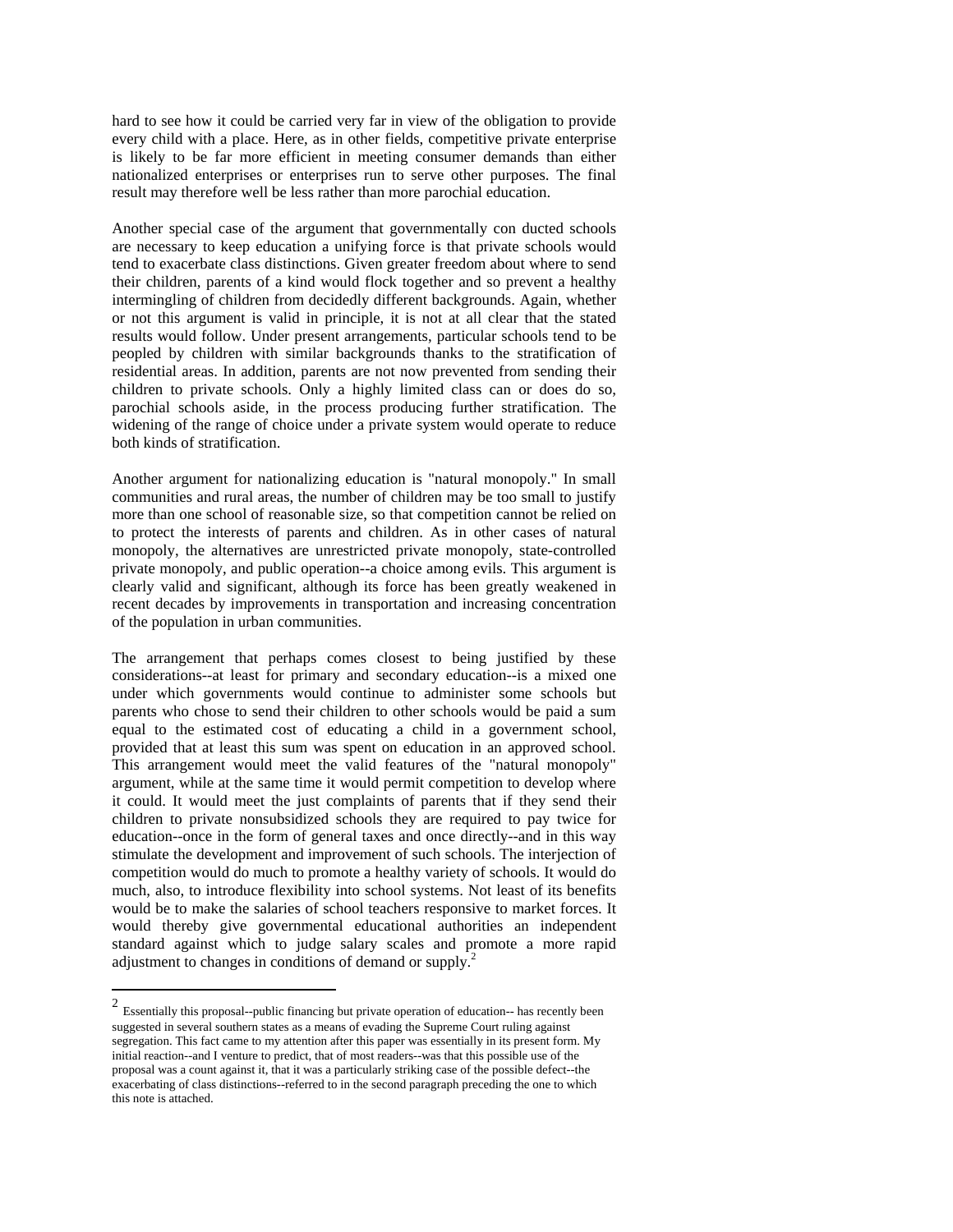Why is it that our educational system has not developed along these lines? A full answer would require a much more detailed knowledge of educational history than I possess, and the most I can do is to offer a conjecture. For one thing, the "natural monopoly" argument was much stronger at an earlier date. But I suspect that a much more important factor was the combination of the general disrepute of cash grants to individuals ("handouts") with the absence of an efficient administrative machinery to handle the distribution of vouchers and to check their use. The development of such machinery is a phenomenon of modern times that has come to full flower only with the enormous extension of personal taxation and of social security programs. In its absence, the administration of schools was regarded as the only possible way to finance education. Of course, as some of the examples cited above suggest, some features of the proposed arrangements are present in existing educational systems. And there has been strong and I believe increasing pressure for arrangements of this general kind in most Western countries, which is perhaps to be explained by the modern developments in governmental administrative machinery that facilitate such arrangements.

Many detailed administrative problems would arise in changing over from the present to the proposed system and in administering the proposed system. But these seem neither insoluble nor unique. As in the denationalization of other activities, existing premises and equipment could be sold to private enterprises

 $\overline{a}$ 

Further thought has led me to reverse my initial reaction. Principles can be tested most clearly by extreme cases. Willingness to permit free speech to people with whom one agrees is hardly evidence of devotion to the principle of free speech; the relevant test is willingness to permit free speech to people with whom one thoroughly disagrees. Similarly, the relevant test of the belief in individual freedom is the willingness to oppose state intervention even when it is designed to prevent individual activity of a kind one thoroughly dislikes. I deplore segregation and racial prejudice; pursuant to the principles set forth at the outset of the paper, it is clearly an appropriate function of the state to prevent the use of violence and physical coercion by one group on another; equally clearly, it is not an appropriate function of the state to try to force individuals to act in accordance with my--or anyone else's--views, whether about racial prejudice or the party to vote for, so long as the action of any one individual affects mostly himself. These are the grounds on which I oppose the proposed Fair Employment Practices Commissions; and they lead me equally to oppose forced nonsegregation. However, the same grounds also lead me to oppose forced segregation. Yet, so long as the schools are publicly operated, the only choice is between forced nonsegregation and forced segregation; and if I must choose between these evils, I would choose the former as the lesser. The fact that I must make this choice is a reflection of the basic weakness of a publicly operated school system. Privately conducted schools can resolve the dilemma. They make unnecessary either choice. Under such a system, there can develop exclusively white schools, exclusively colored schools, and mixed schools. Parents can choose which to send their children to. The appropriate activity for those who oppose segregation and racial prejudice is to try to persuade others of their views; if and as they succeed, the mixed schools will grow at the expense of the nonmixed, and a gradual transition will take place. So long as the school system is publicly operated, only drastic change is possible; one must go from one extreme to the other; it is a great virtue of the private arrangement that it permits a gradual transition.

An example that comes to mind as illustrating the preceding argument is summer camps for children. Is there any objection to the simultaneous existence of some camps that are wholly Jewish, some wholly non-Jewish, and some mixed? One can--though many who would react quite differently to negro-white segregation would not--deplore the existence of attitudes that lead to the three types: one can seek to propagate views that would tend to the growth of the mixed school at the expense of the extremes; but is it an appropriate function of the state to prohibit the unmixed camps?

The establishment of private schools does not of itself guarantee the desirable freedom of choice on the part of parents. The public funds could be made available subject to the condition that parents use them solely in segregated schools; and it may be that some such condition is contained in the proposals now under consideration by southern states. Similarly, the public funds could be made available for use solely in nonsegregated schools. The proposed plan is not therefore inconsistent with forced segregation or forced nonsegregation. The point is that it makes available a third alternative.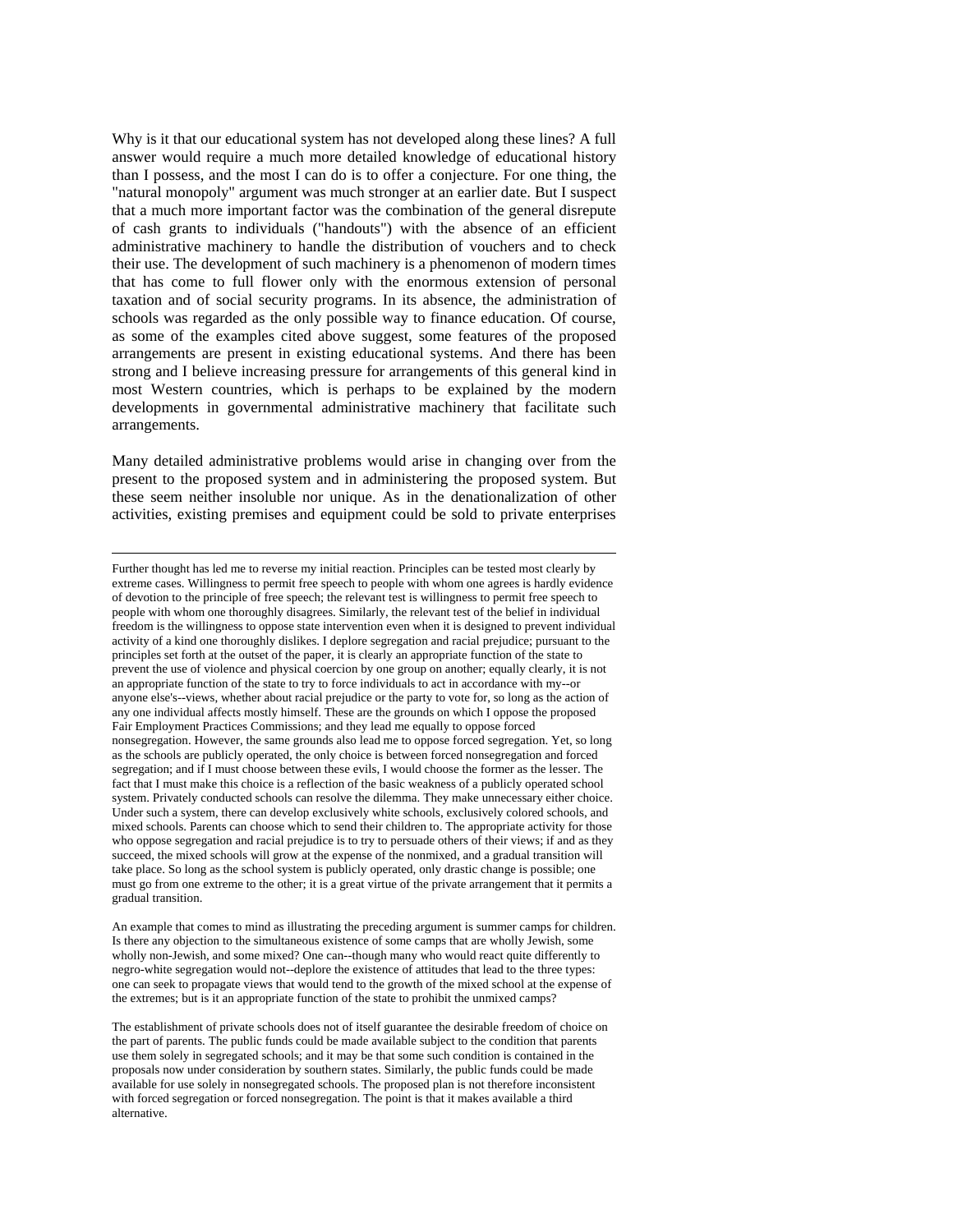that wanted to enter the field, so there would be no waste of capital in the transition. The fact that governmental units, at least in some areas, were going to continue to administer schools would permit a gradual and easy transition. The localized administration of education in the United States and some other countries would similarly facilitate the transition, since it would encourage experimentation on a small scale and with alternative methods of handling both these and other problems. Difficulties would doubtless arise in determining eligibility for grants from a particular governmental unit, but this is identical with the existing problem of determining which unit is obligated to provide educational facilities for a particular child. Differences in size of grants would make one area more attractive than another just as differences in the quality of education now have the same effect. The only additional complication is a possibly greater opportunity for abuse because of the greater freedom to decide where to educate children. Supposed difficulty of administration is a standard defense of the *status quo* against any proposed changes; in this particular case, it is an even weaker defense than usual be cause existing arrangements must master not only the major problems raised by the proposed arrangements but also the additional problems raised by the administration of the schools as a govern mental function.

The preceding discussion is concerned mostly with primary and secondary education. For higher education, the case for nationalization on grounds either of neighborhood effects or of natural monopoly is even weaker than for primary and secondary education. For the lowest levels of education, there is considerable agreement, approximating unanimity, on the appropriate content of an educational program for citizens of a democracy--the three R's cover most of the ground. At successively higher levels of education, there is less and less agreement. Surely, well below the level of the American college, one can expect insufficient agreement to justify imposing the views of a majority, much less a plurality, on all. The lack of agreement may, indeed, extend so far as to cast doubts on the appropriateness of even subsidizing education at this level; it surely goes far enough to undermine any case for nationalization on the grounds of providing a common core of values. Similarly, there can hardly be any question of "natural monopoly" at this level, in view of the distances that individuals can and do go to at tend institutions of higher learning.

Governmental institutions in fact play a smaller role in the United States in higher education than at lower levels. Yet they grew greatly in importance until at least the 1920'S and now ac count for more than half the students attending colleges and universities. $3$  One of the main reasons for their growth was their relative cheapness: most State and municipal colleges and universities charge much lower tuition fees than private universities can afford to. Private universities have in consequence had serious financial problems, and have quite properly complained of "unfair" competition. They have wanted to maintain their independence from government, yet at the same time have felt driven by financial pressure to seek government aid.

The preceding analysis suggests the lines along which a satisfactory solution can be found. Public expenditure on higher education can be justified as a means of training youngsters for citizenship and for community leadership--though I hasten to add that the large fraction of current expenditure that goes for strictly vocational training cannot be justified in this way or, indeed, as we shall see, in any other. Restricting the subsidy to education obtained at a state-administered

<span id="page-6-0"></span> $\overline{a}$ <sup>3</sup> See George J. Stigler, Employment and Compensation in Education, (National Bureau of Economic Research, Occasional Paper 33, 1950), p. 33.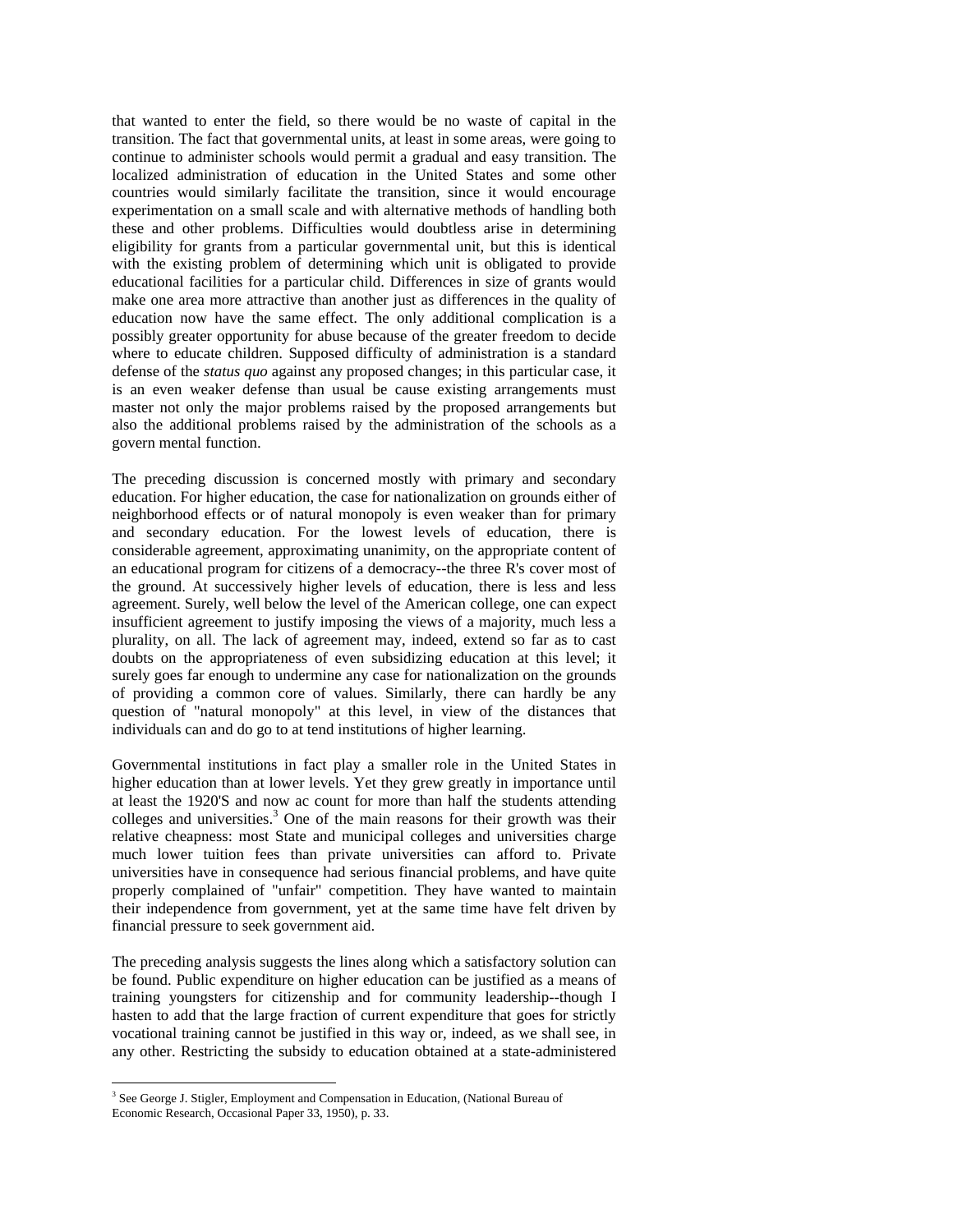institution cannot be justified on these grounds, or on any other that I can derive from the basic principles outlined at the outset. Any subsidy should be granted to individuals to be spent at institutions of their own choosing, provided only that the education is of a kind that it is desired to subsidize. Any government schools that are retained should charge fees covering the cost of educating students and so compete on an equal level with non-government-supported schools. The retention of state schools themselves would, however, have to be justified on grounds other than those we have so far considered.<sup>[4](#page-7-0)</sup> The resulting system would follow in its broad outlines the arrangements adopted in the United States after World War II for financing the education of veterans, except that the funds would presumably come from the States rather than the Federal government.

The adoption of such arrangements would make for more effective competition among various types of schools and for a more efficient utilization of their resources. It would eliminate the pressure for direct government assistance to private colleges and universities and thus preserve their full independence and diversity at the same time that it enabled them to grow relatively to State institutions. It might also have the ancillary advantage of causing a closer scrutiny of the purposes for which subsidies are granted. The subsidization of institutions rather than of people has led to an indiscriminate subsidization of whatever activities it is appropriate for such institutions to undertake, rather than of the activities it is appropriate for the state to subsidize. Even cursory examination suggests that while the two classes of activities over lap, they are far from identical.

## **Vocational or Professional Education**

 $\overline{a}$ 

As noted above, vocational or professional education has no neighborhood effects of the kind attributed above to general education. It is a form of investment in human capital precisely analogous to investment in machinery, buildings, or other forms of non human capital. Its function is to raise the economic productivity of the human being. If it does so, the individual is rewarded in a free enterprise society by receiving a higher return for his services thanhe would otherwise be able to command.<sup>5</sup> This difference is the economic incentive to acquire the specialized training, just as the extra return that can be obtained with an extra machine is the economic incentive to invest capital in the machine. In both cases, extra returns must be balanced against the costs of acquiring them. For vocational education, the major costs are the income foregone during the period of training, interest lost by postponing the beginning of the earning period, and special expenses of acquiring the training such as tuition fees and expenditures on books and equipment. For physical capital, the major costs are the expenses of constructing the capital equipment and the interest during construction. In both cases, an individual presumably regards the investment as desirable if the extra returns, as he views them, exceed the extra costs,as he views them.<sup>6</sup> In both cases, if the individual undertakes the investment and if the state neither subsidizes the investment nor taxes the return,

<span id="page-7-0"></span><sup>&</sup>lt;sup>4</sup> The subsidizing of basic research for example. I have interpreted education narrowly so as to exclude considerations of this type which would open up an unduly wide field.

<span id="page-7-1"></span>The increased return may be only partly in a monetary form; it may also consist of non-pecuniary advantages attached to the occupation for which the vocational training fits the individual. Similarly, the occupation may have non-pecuniary disadvantages, which would have to be reckoned among the costs of the investment.

<span id="page-7-2"></span> $6$  For a more detailed and precise statement of the considerations entering into the choice of an occupation, see Milton Friedman and Simon Kuznets, *Income from Independent Professional Practice*, (National Bureau of Economic Research, N.Y., 194w pp. 81--94, st8--37.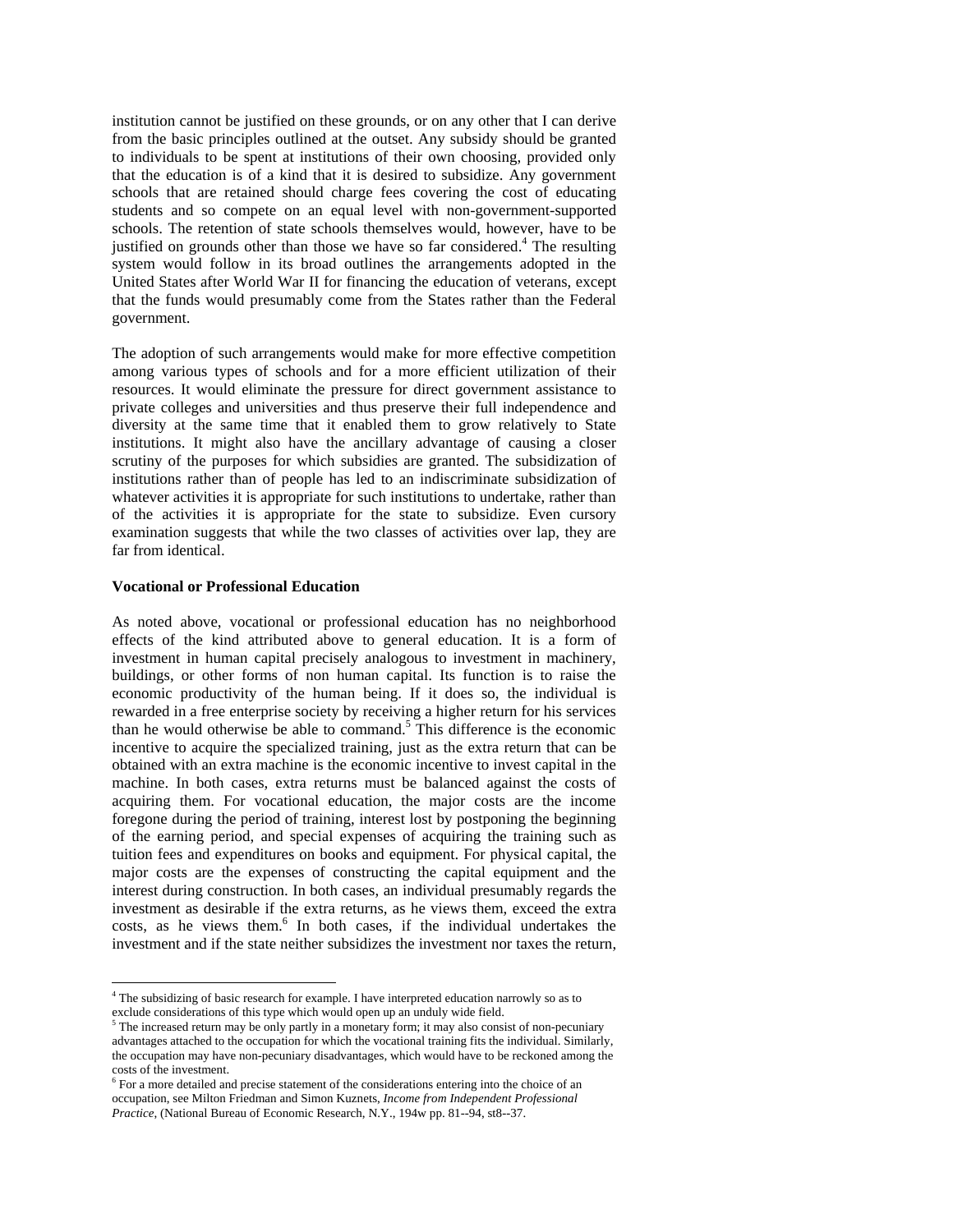the individual (or his parent, sponsor, or benefactor) in general bears all the extra cost and receives all the extra returns: there are no obvious unborne costs or unappropriable returns that tend to make private incentives diverge systematically from those that are socially appropriate.

If capital were as readily available for investment in human beings as for investment in physical assets, whether through the market or through direct investment by the individuals concerned or their parents or benefactors, the rate of return on capital would tend to be roughly equal in the two fields: if it were higher on non-human capital, parents would have an incentive to buy such capital for their children instead of investing a corresponding sum in vocational training, and conversely. In fact, however, there is considerable empirical evidence that the rate of return on investment in training is very much higher than the rate of return on investment in physical capital. According to estimates that Simon Kuznets and I have made elsewhere, professionally trained workers in the United States would have had to earn during the 1930's at most 70 per cent more than other workers to cover the extra costs of their training, including interest at roughly the market rate on non-human capital. In fact, they earned on the average between two and three times as much.<sup>7</sup> [S](#page-8-0)ome part of this difference may well be attributable to greater natural ability on the part of those who entered the professions: it may be that they would have earned more than the average non-professional worker if they had not gone into the professions. Kuznets and I concluded, however, that such differences in ability could not explain anything like the whole of the extra return of the professional workers.<sup>[8](#page-8-1)</sup> Apparently, there was sizable underinvestment in human beings. The postwar period has doubtless brought changes in the relative earnings in different occupations. It seems extremely doubtful, however, that they have been sufficiently great to reverse this conclusion.

It is not certain at what level this underinvestment sets in. It clearly applies to professions requiring a long period of training, such as medicine, law, dentistry, and the like, and probably to all occupations requiring a college training. At one time, it almost certainly extended to many occupations requiring much less training but probably no longer does, although the opposite has some times been maintained.<sup>[9](#page-8-2)</sup>

This underinvestment in human capital presumably reflects an imperfection in the capital market: investment in human beings cannot be financed on the same terms or with the same ease as investment in physical capital. It is easy to see why there would be such a difference. If a fixed money loan is made to finance investment in physical capital, the lender can get some security for his loan in the form of a mortgage or residual claim to the physical asset itself, and he can count on realizing at least part of his investment in case of necessity by selling the physical asset. If he makes a comparable loan to increase the earning power of a human being, he clearly cannot get any comparable security; in a non-slave state, the individual embodying the investment cannot be bought and sold. But even if he could, the security would not be comparable. The productivity of the physical capital does not--or at least generally does not--depend on the cooperativeness of the original borrower. The productivity of the human capital quite obviously does--which is, of course, why, all ethical considerations aside, slavery is economically inefficient. A loan to finance the training of an

<span id="page-8-2"></span><span id="page-8-1"></span>

<span id="page-8-0"></span><sup>7</sup> *Ibid.*, pp. 68--69, 84, 148--51. 8 *Ibid.*, pp. 88--94. 9 *Education and Economic Well-Being in American Democracy*, (Educational Policies Commission, National Education Association of United States and American Association of School Administrators, 1940).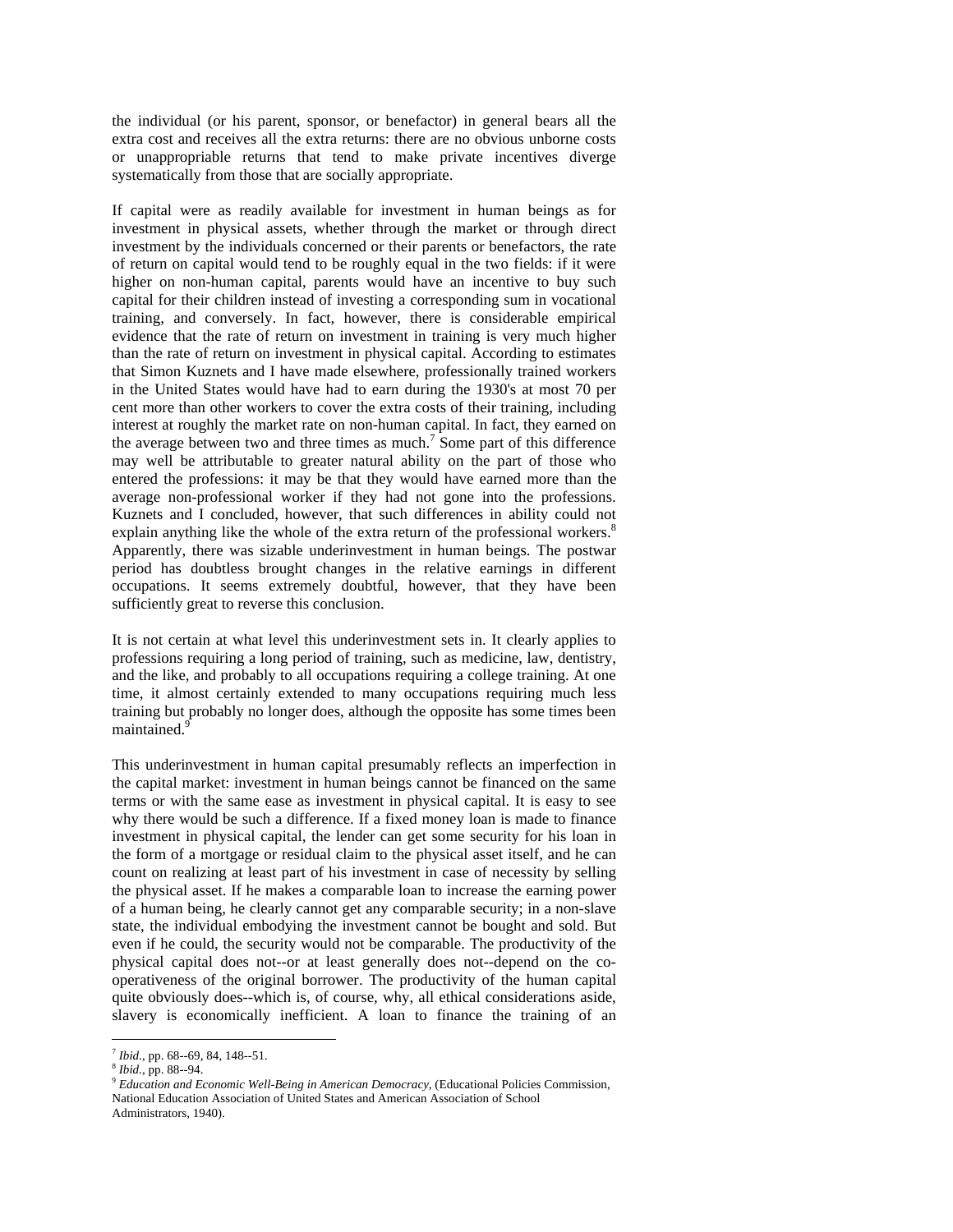individual who has no security to offer other than his future earnings is therefore a much less attractive proposition than a loan to finance, say, the erection of a building: the security is less, and the cost of subsequent collection of interest and principal is very much greater.

A further complication is introduced by the inappropriateness of fixed money loans to finance investment in training. Such an investment necessarily involves much risk. The average expected return may be high, but there is wide variation about the average. Death or physical incapacity is one obvious source of variation but is probably much less important than differences in ability, energy, and good fortune. The result is that if fixed money loans were made, and were secured only by expected future earnings, a considerable fraction would never be repaid. In order to make such loans attractive to lenders, the nominal interest rate charged on all loans would have to be sufficiently high to compensate for the capital losses on the defaulted loans. The high nominal interest rate would both conflict with usury laws and make the loans unattractive to borrowers, especially to borrowers who have or expect to have other assets on which they cannot currently borrow but which they might have to realize or dispose of to pay the interest and principal of the loan.<sup>10</sup> The device adopted to meet the corresponding problem for other risky investments is equity investment plus limited liability on the part of shareholders. The counterpart for education would be to "buy" a share in an individual's earning prospects: to advance him the funds needed to finance his training on condition that he agree to pay the lender a specified fraction of his future earnings. In this way, a lender would get back more than his initial investment from relatively successful individuals, which would compensate for the failure to recoup his original investment from the unsuccessful.

There seems no legal obstacle to private contracts of this kind, even though they are economically equivalent to the purchase of a share in an individual's earning capacity and thus to partial slavery. One reason why such contracts have not become common, despite their potential profitability to both lenders and borrowers, is presumably the high costs of administering them, given the freedom of individuals to move from one place to another, the need for getting accurate income statements, and the long period over which the contracts would run. These costs would presumably be particularly high for investment on a small scale with a resultant wide geographical spread of the individuals financed in this way. Such costs may well be the primary reason why this type of investment has never developed under private auspices. But I have never been able to persuade myself that a major role has not also been played by the cumulative effect of such factors as the novelty of the idea, the reluctance to think of investment in human beings as strictly comparable to investment in physical assets, the resultant likelihood of irrational public condemnation of such contracts, even if voluntarily entered into, and legal and conventional limitation on the kind of investments that may be made by the financial intermediaries that would be best suited to engage in such investments, namely,

<span id="page-9-0"></span><sup>&</sup>lt;sup>10</sup> Despite these obstacles to fixed money loans, I am told that they have been a very common means of financing university education in Sweden, where they have apparently been available at moderate rates of interest. Presumably a proximate explanation is a smaller dispersion of income among university graduates than in the United States. But this is no ultimate explanation and may not be the only or major reason for the difference in practice. Further study of Swedish and similar experience is highly desirable to test whether the reasons given above are adequate to explain the absence in the United States and other countries of a highly developed market in loans to finance vocational education, or whether there may not be other obstacles that could be removed more easily.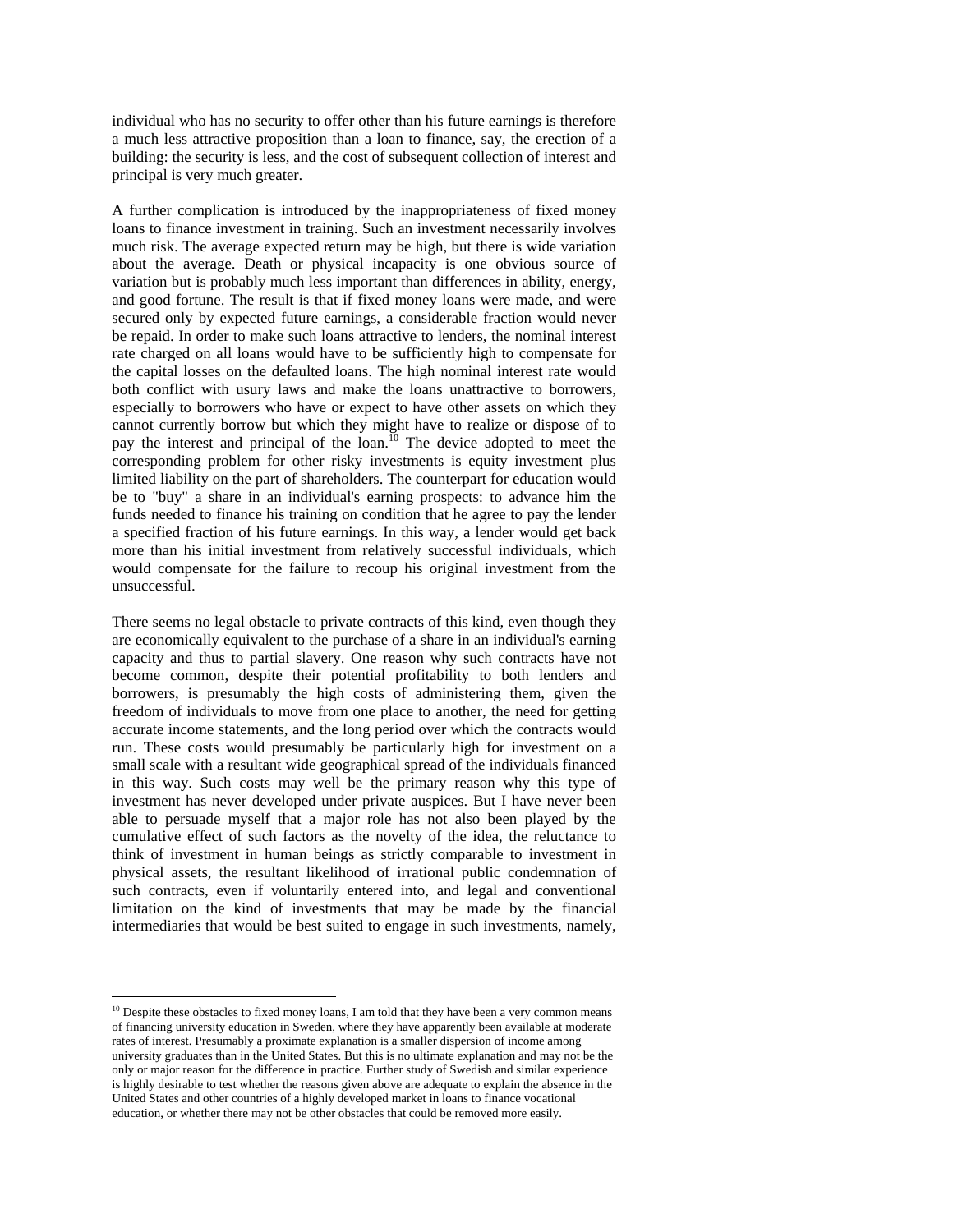life insurance companies. The potential gains, particularly to early entrants, are so great that it would be worth incurring extremely heavy administrative costs.<sup>11</sup>

But whatever the reason, there is clearly here an imperfection of the market that has led to underinvestment in human capital and that justifies government intervention on grounds both of "natural monopoly," insofar as the obstacle to the development of such investment has been administrative costs, and of improving the operation of the market, insofar as it has been simply market frictions and rigidities.

What form should government intervention take? One obvious form, and the only form that it has so far taken, is outright government subsidy of vocational or professional education financed out of general revenues. Yet this form seems clearly inappropriate. Investment should be carried to the point at which the extra return repays the investment and yields the market rate of interest on it. If the investment is in a human being, the extra return takes the form of a higher payment for the individual's services than he could otherwise command. In a private market economy, the individual would get this return as his personal income, yet if the investment were subsidized, he would have borne none of the costs. In consequence, if subsidies were given to all who wished to get the training, and could meet minimum quality standards, there would tend to be overinvestment in human beings, for individuals would have an incentive to get the training so long as it yielded any extra return over private costs, even if the return were insufficient to repay the capital invested, let alone yield any interest on it. To avoid such overinvestment, government would have to restrict the subsidies. Even apart from the difficulty of calculating the "correct" amount of investment, this would involve rationing in some essentially arbitrary way the limited amount of investment among more claimants than could be financed, and would mean that those fortunate enough to get their training subsidized would receive all the returns from the investment whereas the costs would be borne by the taxpayers in general. This seems an entirely arbitrary, if not perverse, redistribution of income.

The desideratum is not to redistribute income but to make capital available for investment in human beings on terms comparable to those on which it is available for physical investment. Individuals should bear the costs of investment in themselves and receive the rewards, and they should not be prevented by market imperfections from making the investment when they are willing to bear the costs. One way to do this is to have government engage in equity investment in human beings of the kind described above. A governmental body could offer to finance or help finance the training of any individual who could meet minimum quality standards by making available not more than a limited sum per year for not more than a specified number of years, provided it was spent on securing training at a recognized institution. The individual would agree in return to pay to the government in each future year x per cent of his earnings in excess of y dollars for each \$1,000 that he gets in this way. This payment could easily be combined with payment of income tax and so involve a minimum of additional administrative expense. The base sum, \$y, should be set

<span id="page-10-0"></span><sup>&</sup>lt;sup>11</sup> It is amusing to speculate on how the business could be done and on some ancillary methods of profiting from it. The initial entrants would be able to choose the very best investments, by imposing very high quality standards on the individuals they were willing to finance, if they did so, they could increase the profitability of their investment by getting public recognition of the superior quality of the individuals they financed: the legend, "Training financed by XYZ Insurance Company" could be made into an assurance of quality (like "Approved by Good Housekeeping") that would attract custom. All sorts of other common services might he rendered by the XYZ company to "its" physicians, lawyers, dentists, and so oil.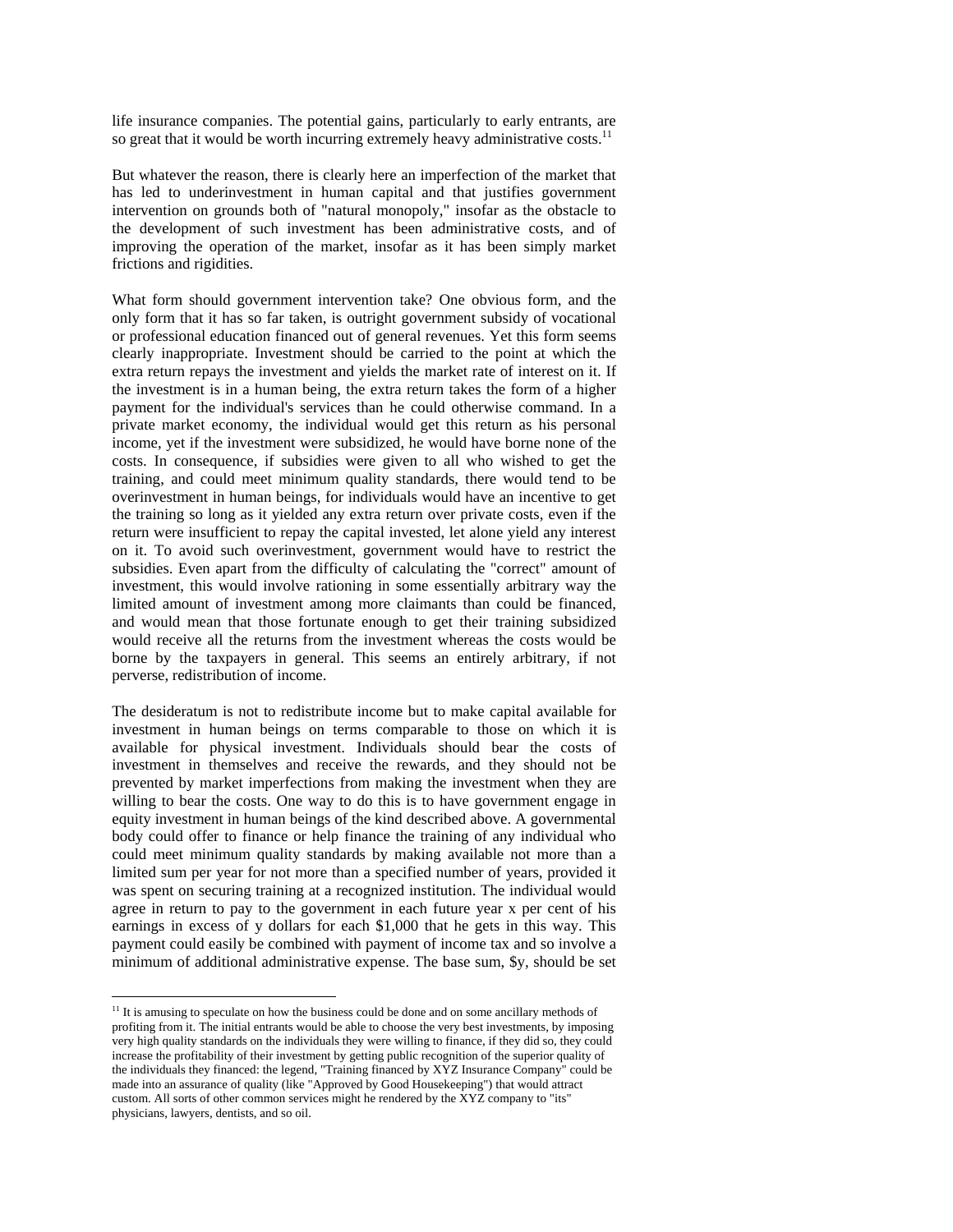equal to estimated average --or perhaps modal--earnings without the specialized training; the fraction of earnings paid, x, should be calculated so as to make the whole project self-financing. In this way the individuals who received the training would in effect bear the whole cost. The amount invested could then be left to be determined by individual choice. Provided this was the only way in which government financed vocational or professional training, and provided the calculated earnings reflected all relevant returns and costs, the free choice of individuals would tend to produce the optimum amount of in vestment.

The second proviso is unfortunately not likely to be fully satisfied. In practice, therefore, investment under the plan would still be somewhat too small and would not be distributed in the optimum manner. To illustrate the point at issue, suppose that a particular skill acquired by education can be used in two different ways; for example, medical skill in research or in private practice. Suppose that, if money earnings were the same, individuals would generally prefer research. The non-pecuniary advantages of research would then tend to be offset by higher money earnings in private practice. These higher earnings would be included in the sum to which the fraction x was applied whereas the monetary equivalent of the non-pecuniary advantages of research would not be. In consequence, the earnings differential would have to be higher under the plan than if individuals could finance themselves, since it is the net monetary differential, not the gross, that individuals would balance against the nonpecuniary advantages of research in deciding how to use their skill. This result would be produced by a larger than optimum fraction of individuals going into research necessitating a higher value of x to make the scheme self-financing than if the value of the non-pecuniary advantages could be included in calculated earnings. The inappropriate use of human capital financed under the plan would in this way lead to a less than optimum incentive to invest and so to a less than optimum amount of investment.[12](#page-11-0)**12**

Estimation of the values of x and y clearly offers considerable difficulties, especially in the early years of operation of the plan, and the danger would always be present that they would become political footballs. Information on existing earnings in various occupations is relevant but would hardly permit anything more than a rough approximation to the values that would render the project self-financing. In addition, the values should in principle vary from individual to individual in accordance with any differences in expected earning capacity that can be predicted in advance--the problem is similar to that of varying life insurance premia among groups that have different life expectancy. For such reasons as these it would be preferable if similar arrangements could be developed on a private basis by financial institutions in search of outlets for investing their funds, non-profit institutions such as private foundations, or individual universities and colleges.

<span id="page-11-0"></span> $12$ <sup>12</sup> The point in question is familiar in connection with the disincentive effects of income taxation. An example that perhaps makes this clearer than the example in the text is to suppose that the individual can earn \$5 say, by some extra work and would just be willing to do so if he could keep the whole \$5--that is, he values the non- pecuniary costs of the extra work at just under \$5. If x is, say, 0.10, he only keeps \$4.50 and this will not be enough to induce him to do the extra work. It should be noted that a plan involving fixed money loans to individuals might be less seriously affected by differences among various uses of skills in non-pecuniary re turns and costs than the plan for equity investment under consideration. It would not however be unaffected by them; such differences would tend to produce different frequencies of default depending on the use made of the skill and so unduly favor uses yielding relatively high non-pecuniary returns or involving relatively low non pecuniary costs. I am indebted to Harry G. Johnson and Paul W. Cook, Jr., for suggesting the inclusion of this qualification. For a fuller discussion of the role of nonpecuniary advantages and disadvantages in determining earnings in different pursuits, see Friedman and Kuznets, *loc. cit*.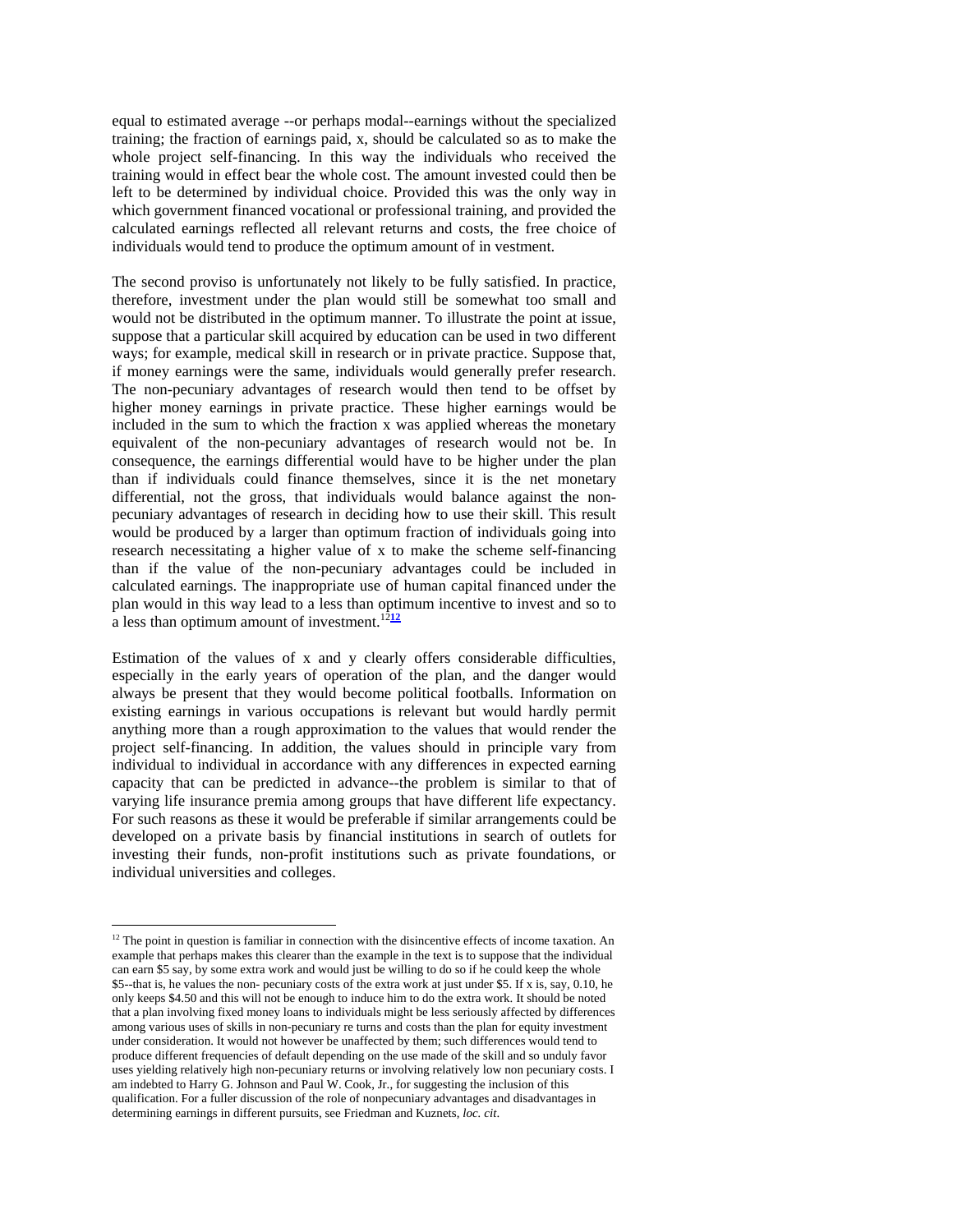Insofar as administrative expense is the obstacle to the development of such arrangements on a private basis, the appropriate unit of government to make funds available is the Federal government in the United States rather than smaller units. Any one State would have the same costs as an insurance company, say, in keeping track of the people whom it had financed. These would be minimized for the Federal government. Even so, they would not be completely eliminated. An individual who migrated to another country, for example, might still be legally or morally obligated to pay the agreed-on share of his earnings, yet it might be difficult and expensive to enforce the obligation. Highly successful people might therefore have an incentive to migrate. A similar problem arises, of course, also under the income tax, and to a very much greater extent. This and other administrative problems of conducting the scheme on a Federal level, while doubtless troublesome in detail, do not seem serious. The really serious problem is the political one already mentioned: how to prevent the scheme from becoming a political football and in the process being converted from a self- financing project to a means of subsidizing vocational education.

But if the danger is real, so is the opportunity. Existing imperfections in the capital market tend to restrict the more expensive vocational and professional training to individuals whose parents or benefactors can finance the training required. They make such individuals a "non-competing" group sheltered from competition by the unavailability of the necessary capital to many individuals, among whom must be large numbers with equal ability. The result is to perpetuate inequalities in wealth and status. The development of arrangements such as those outlined above would make capital more widely available and would thereby do much to make equality of opportunity a reality, to diminish inequalities of in come and wealth, and to promote the full use of our human resources. And it would do so not, like the outright redistribution of income, by impeding competition, destroying incentive, and dealing with symptoms, but by strengthening competition, making incentives effective, and eliminating the causes of inequality.

## **Conclusion**

This re-examination of the role of government in education suggests that the growth of governmental responsibility in this area has been unbalanced. Government has appropriately financed general education for citizenship, but in the process it has been led also to administer most of the schools that provide such education. Yet, as we have seen, the administration of schools is neither required by the financing of education, nor justifiable in its own right in a predominantly free enterprise society. Government has appropriately been concerned with widening the opportunity of young men and women to get professional and technical training, but it has sought to further this objective by the inappropriate means of subsidizing such education, largely in the form of making it available free or at a low price at governmentally operated schools.

The lack of balance in governmental activity reflects primarily the failure to separate sharply the question what activities it is appropriate for government to *finance* from the question what activities it is appropriate for government to *administer*--a distinction that is important in other areas of government activity as well. Because the financing of general education by government is widely accepted, the provision of general education directly by govern mental bodies has also been accepted. But institutions that provide general education are especially well suited also to provide some kinds of vocational and professional education, so the acceptance of direct government provision of general education has led to the direct provision of vocational education. To complete